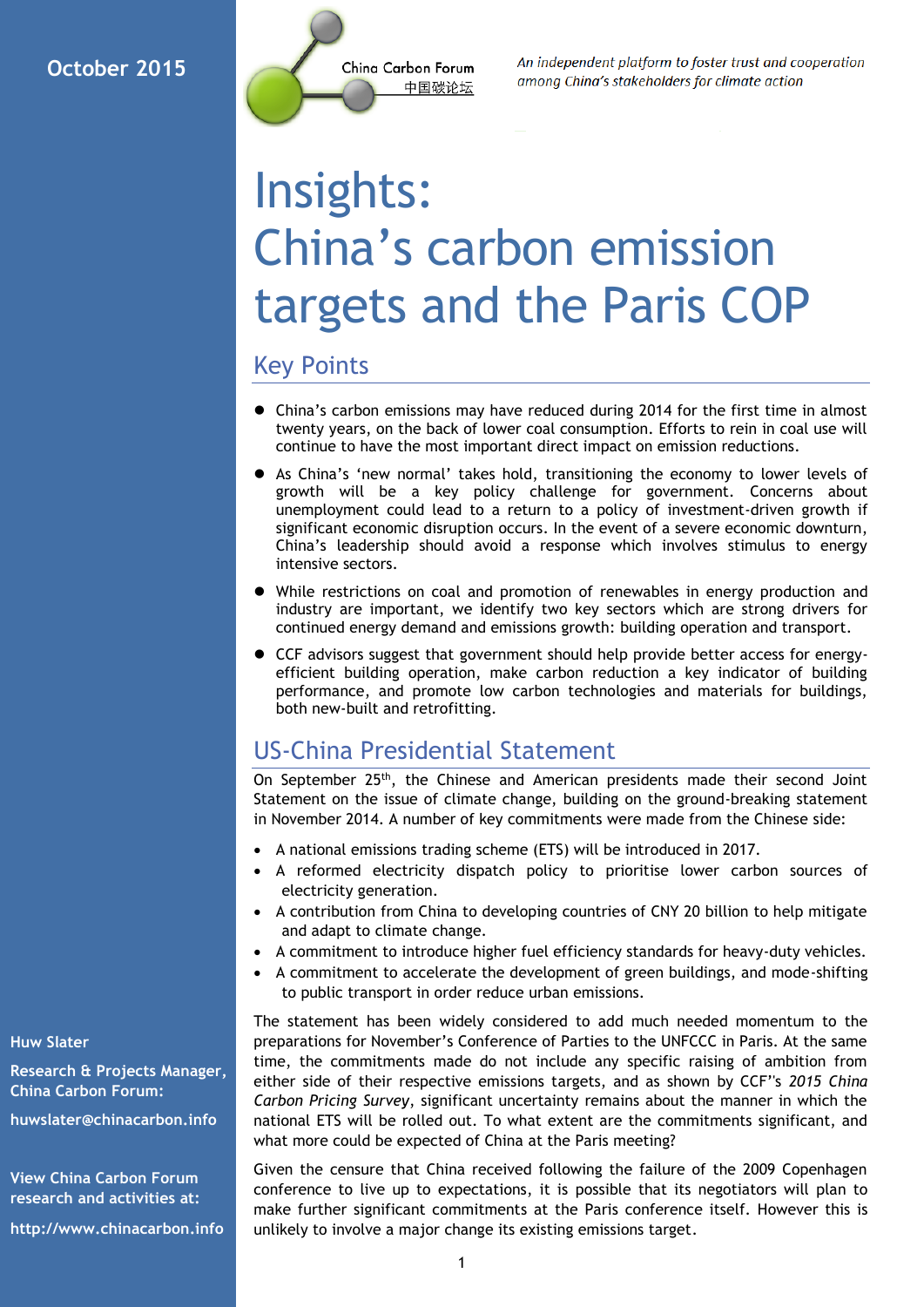# China's emissions targets

China's existing emissions targets are to reduce carbon intensity of GDP (from the 2005 level) by 40-45% by 2020 and 60-65% by 2030. Recent progress means that these targets seem well within reach.

By the end of 2014, China had achieved 16% of the 17% target set for the 12<sup>th</sup> Five Year Plan Period (2011-2015). Given the current trend, China may also overshoot its 2020 target, and is on track to achieving the 2030 target.

China will likely continue to be conservative in its announced emissions targets, partly because climate change mitigation is a lower priority than several potentially conflicting policies, including avoiding social disruption. Based on past performance, however, the likelihood of China meeting its announced targets is high.

According to estimates, China's carbon dioxide emissions dropped in 2014 for the first time since the period after the Asian Financial Crisis in the late 1990s [Peters 2015; Bloomberg 2015]. This is attributed to official statistics suggesting a reduction in coal consumption nation-wide during 2014. Coal consumption statistics, however, vary



Ching Carbon Forum

中国碳论坛

**Figure 1: Emissions intensity of the Chinese economy. Reduction from 2005 on left, overall level on right (tonnes per CNY1000). Source: L. Myllyvirta, government announcements and author's calculation.**

between agencies and a level of caution must be maintained when predicting precise emission levels. In any case, it is clear that carbon emissions growth is well down from the over ten per cent annual growth during the first half of the previous decade.

Recent analysis has suggested that the changing trend is a result of structural changes in China's economy, rather than cyclical ones. Green and Stern [2015], in particular, analysed trends in both the electricity sector and industrial sectors, especially steel and cement, concluding that carbon emissions could peak by 2025 or even earlier. It is these deep changes in Chinese economic activity that provide significant implications for climate change efforts, more so than what may be achieved by a marginal change to the country's carbon emission targets. That said, it is too early to be confident that China's emissions are on the way down. We consider here the implications of three possible emissions trajectories from now until 2030.

**Scenario One:** China continues a steady shift away from energy intensive industries and investment-led growth, towards more moderate levels of growth driven by domestic consumption. It handles the transition without any major social disruption and continues to facilitate the integration of low-carbon energy. This pathway provides a moderate level of additional ambition beyond existing policy. It would see China slightly over-achieve its 2030 target for a 65% reduction in emissions intensity, and a peak in  $CO<sub>2</sub>$  emissions by 2026.

**Scenario Two:** China's economy slows significantly between now and 2020. In this scenario, carbon emissions have already peaked by 2014 and plateau during the 2020s. Without counteracting measures, CCF advisors consider that this scenario carries enhanced potential for economic disruption, given the much lower levels of growth and consequent job losses in heavy industry. This scenario draws on a recent prediction by Citibank analysts of a China-led global recession. [Buiter 2015] It also assumes the continuation of the current trend in emissions intensity to 2030.

**Scenario Three:** Similar to Scenario Two, however the government responds to low growth with significant economic stimulus to mitigate



**Figure 2: Alternative emission pathways and peak dates depending on economic growth and government policy (for detail see below).**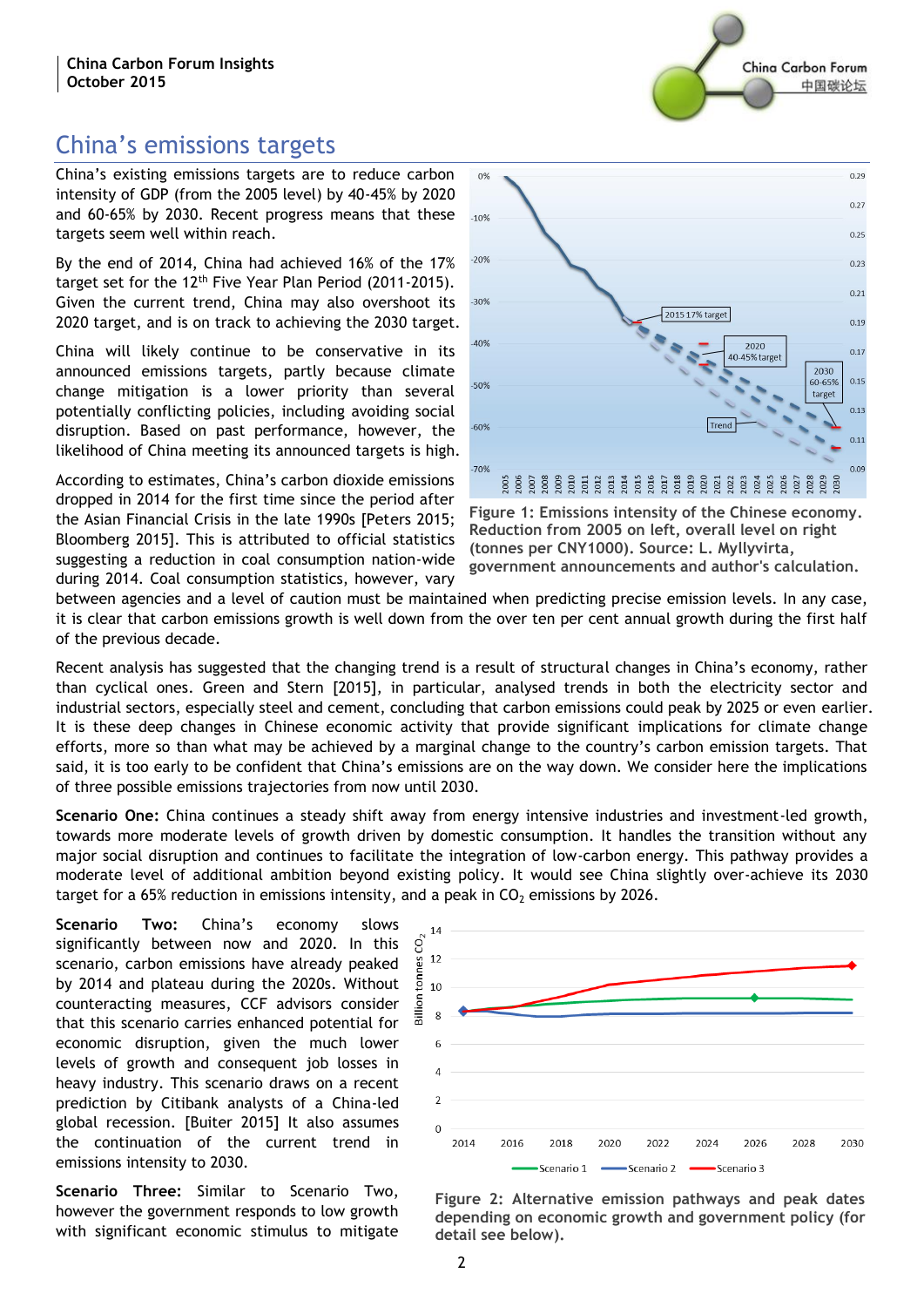

social disruption, limiting the reduction in emissions intensity. This scenario sees slower growth in the coming few years, but assumes that higher, more emissions intensive growth will follow, reaching the low end of China's 2030 emissions intensity target (60%). This scenario would not see carbon emission peak until at least 2030.

While the second scenario holds the potential for a significant reduction in emissions, in CCF's view it is the least likely of the three to eventuate, as a significant slowing of economic growth is likely to lead to stimulus measures of some kind. In this sense, the first scenario, with a peak in carbon emission by the middle of the next decade would be a relatively positive outcome for the climate.

## Obstacles to achieving an early emissions peak

While the government has been actively pursuing strong measures to curtail coal use and encourage the integration of renewable energy, more aggressive measures are needed in other sectors with strong emissions growth potential over coming years. Here we identify two such sectors: building operation and transport.

Energy use in building operation is experiencing significant growth as China urbanises. According to CCF Advisor, Professor Zou Ji, "effective measures have so far not been taken to rein in emissions resulting from rapid urbanisation". The share of overall energy use attributable to building operation is expected to increase between now and 2030, even as overall energy growth slows. This is a significant challenge and must be addressed.



**Figure 3: Projected energy demand for the Energy Research Institute's 'High Renewable Energy Penetration Scenario' (ERI, 2015); projected energy demand from building operation by Pacific Northwest National Laboratory (Eom et al, 2012).**

Emissions from China's transport sector are also expected to continue to rise. The International Energy Agency's *2014 World Energy Outlook* projected that current policies at the time would lead to transport accounting for over thirty percent of China's  $CO<sub>2</sub>$  emissions by 2040, up from the current level of about 9 per cent. The IEA's "450ppm Scenario" aimed at stabilising global temperature rise would see this share reach only 24 per cent (see figure 4).

These two sectors together, building energy use and transportation, present a significant challenge to China meeting its emissions goals. It is to be welcomed, then, that September's Joint Statement between Xi and Obama had additional measures addressing each of these challenges.

The statement set a goal for China, that "50 percent of new buildings in urban areas will meet green building standards by 2020". Experts welcome the commitment. "I think the target is ambitious, to get half of new-builds as green buildings is quite difficult", said Dr Zhou Lei, President of the Chinese Built Environment Experts (C-BEEs).



**Figure 4: CO<sub>2</sub> emissions from transport, current policies and them to carbon trading. Moreover, Dr Zhou IEA 450 scenario (OECD/IEA 2014).**

However as the economy is slowing down, the construction industry is cooling down, and according to Dr Zhou this brings extra challenges. "Property developers will try to survive this economic cycle, but without enough financial incentives they won't pay attention to the green building commitment", Zhou said. He lays out three reforms to help achieve the target: 1) provide more funding and bank loans to support green building development; 2) make carbon reduction a key indicator for green building development, estimating both embodied and operational carbon; and 3) promote low carbon building technologies and materials, and link